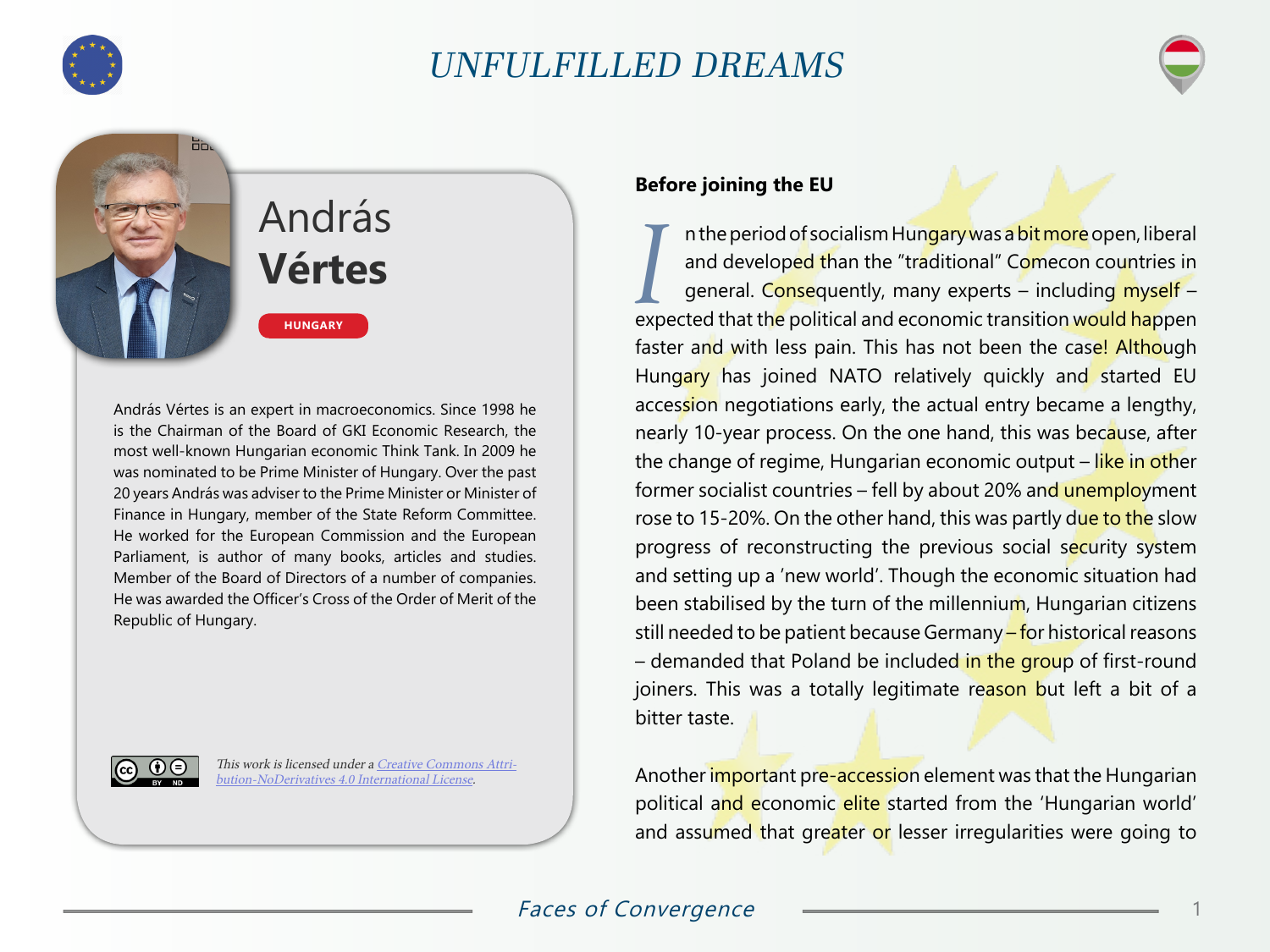



be condoned. This resulted in a massively increasing public and private debt (before and after the millenium) which actually well exceeded the debt ratio of the other new-joiner countries. For example, we were not able to build highways in the form of Public-Private-Partnership and only public money was utilised for this purpose. The population  $-$  obviously  $-$  expected a rapid increase in living standards from the EU-accession. It was hoped that the Hungarian Forint soon would be replaced by the euro which was also reflected in the market. Larger transactions, office and real-estate renting and purchases were made in euros at a much lower interest rate than in Forint. Everybody was expected to become rich!

#### **2004: access to the European market!**

Hooray! However, we have been under excessive deficit procedure from the accession until 2013! In 2004, at the time of accession, Hungary had the third highest GDP per capita amongst CEE-11 countries. Now we stand at  $\frac{7}{t}$ h place, barely ahead of Latvia, and only above Romania, Croatia and Bulgaria. This is not a success story at all. But let us start with success stories! The nearly full realization of the four freedoms is a huge value. The free flow of goods and services, the flow of capital, the free movement of citizens feel tremendous for every citizen in Eastern Europe. We were used to barbed wire and customs

inspections in this part of Europe. The world has really opened! Especially for young and educated people, for those who can speak foreign languages and have competitive knowledge. It was a real liberation in political terms as well. Winds of democracy, freedom, equality and rule of law were blowing at that time. Felt so good! Sadly, we did not and still do not really take advantage of these opportunities.

In Hungary that wonderful time, unfortunately, coincided with pro-cyclical economic policy and with a seriously unruly, overspending, distributive state. Socialist and liberal politicians expected a lifebelt from the EU. In 2006, after barely two years as a member of the EU, a gigantic budget crisis hit Hungary as the deficit exceeded 9% of the GDP. Massive restrictions were unavoidable. The level of deficit was considered to be more or less acceptable when a new big bang, the global financial crisis arrived. A USD 20 million loan provided by EU-IMF kept us above water but new cutbacks were necessary. Overall, as a result of these events, Hungary became one of the European leaders in economic downturn (including output, unemployment and social care). As a result, Hungarian society has been benefiting from membership of the European Union only since 2014-2015. Before that, citizens faced only difficulties. Despite this, the support for EU membership was at around 70% in Hungarian society between 2004 and 2010, decreased to 66% from 2011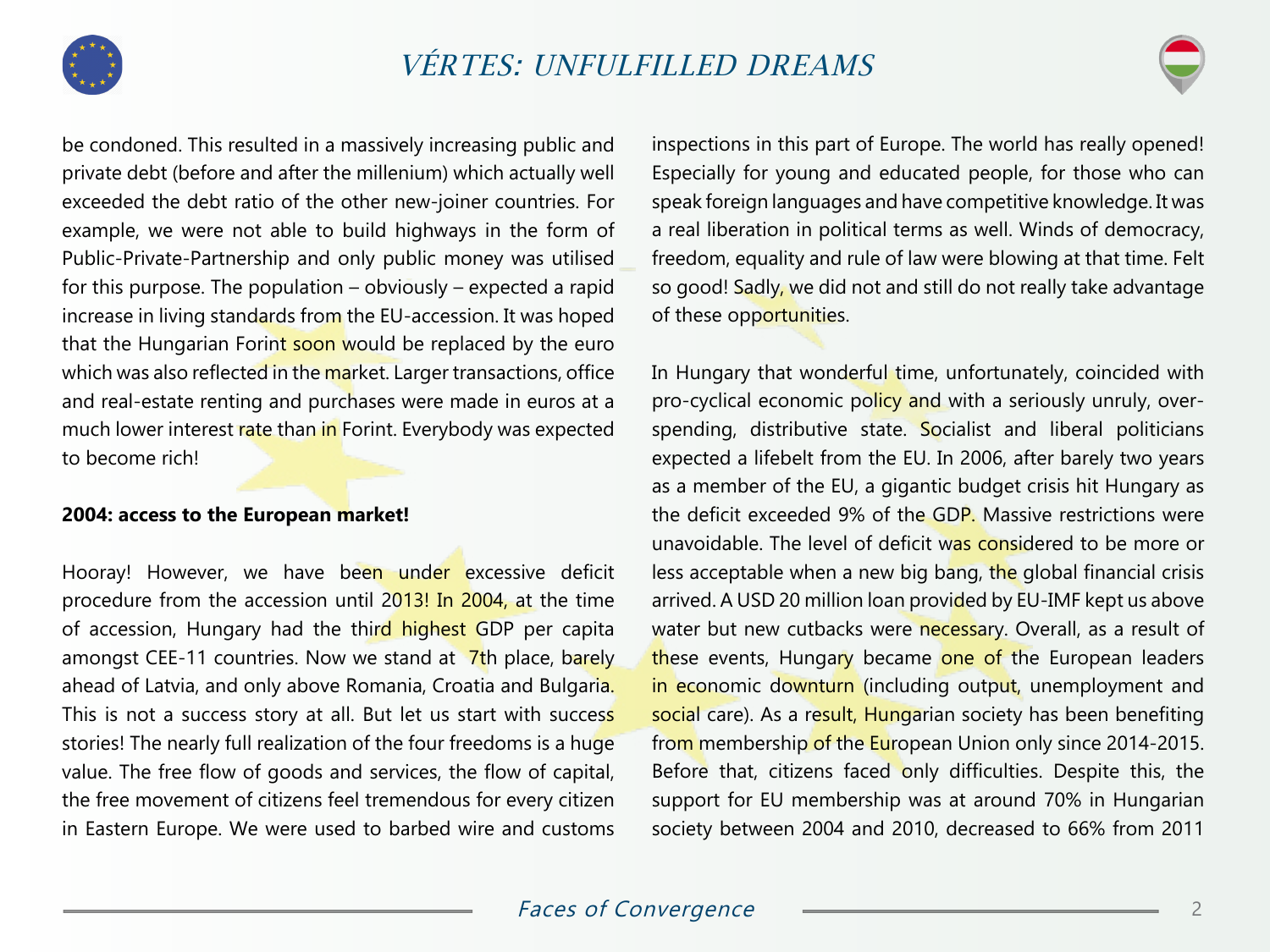

# VÉRTES: UNFULFILLED DREAMS



and started to increase from 2014 measuring a spectacular 80% in 2018 and 85% in 2019. In spite of all the propaganda, Hungarian society is still pro-EU minded.

In 2007, before the financial crisis, I gave a presentation in Budapest in front of numerous domestic and foreign businessmen. The speech focused on the future: what we could reach by 2020 and what we would need to do to reach those goals. At that time, we were more or less over the first drastic adjustment. Hungary was ranked fourth in GDP per capita ahead of Bulgaria, Romania, Poland, Latvia, Lithuania, Slovakia while Slovenia, Czech Republic and Estonia were ahead. I evaluated positively our share in international trade, our flexibility, the inflow of foreign capital and the opportunity to learn from experienced foreign investors. However, I considered three main areas where further improvements were essential:

- 1. Improving the business environment
	- More competition, less monopoly (energy market, ICT and transportation)
	- Repression of corruption and black- and informal markets
	- Reducing administrative burdens
- 2. More transparent and simpler taxation system
	- Broaden fiscal base with lower taxation rates
- More emphasis on stability: less tax, less frequent changes
- Strict but supportive oversight
- Only well-targeted tax advantages for specific purposes
- 3. Put lots of our resources into human capital: education and healthcare
	- Predictable long-term governmental behaviour (by consensus)
	- Innovation and lifelong learning
	- Transparency and law enforcement
	- Flexible labour markets
	- More knowledge inflow than outflow; more scientists into the country than out

Now, in the spring of 2019, the National Bank of Hungary, the Ministry of Finance and the Ministry for Innovation and Technology have published similar suggestions. Unfortunately, this is because nothing has been accomplished from the above mentioned points! The GKI and KPMG, on behalf of the Prime Minister's Office – as the domestic governmental institution responsible for the absorption of EU funds – conducted a very detailed analysis of the results of EU funds between 2007 and 2015. A similar but less comprehensive study was also published by the National Bank of Hungary. Let's look at the results.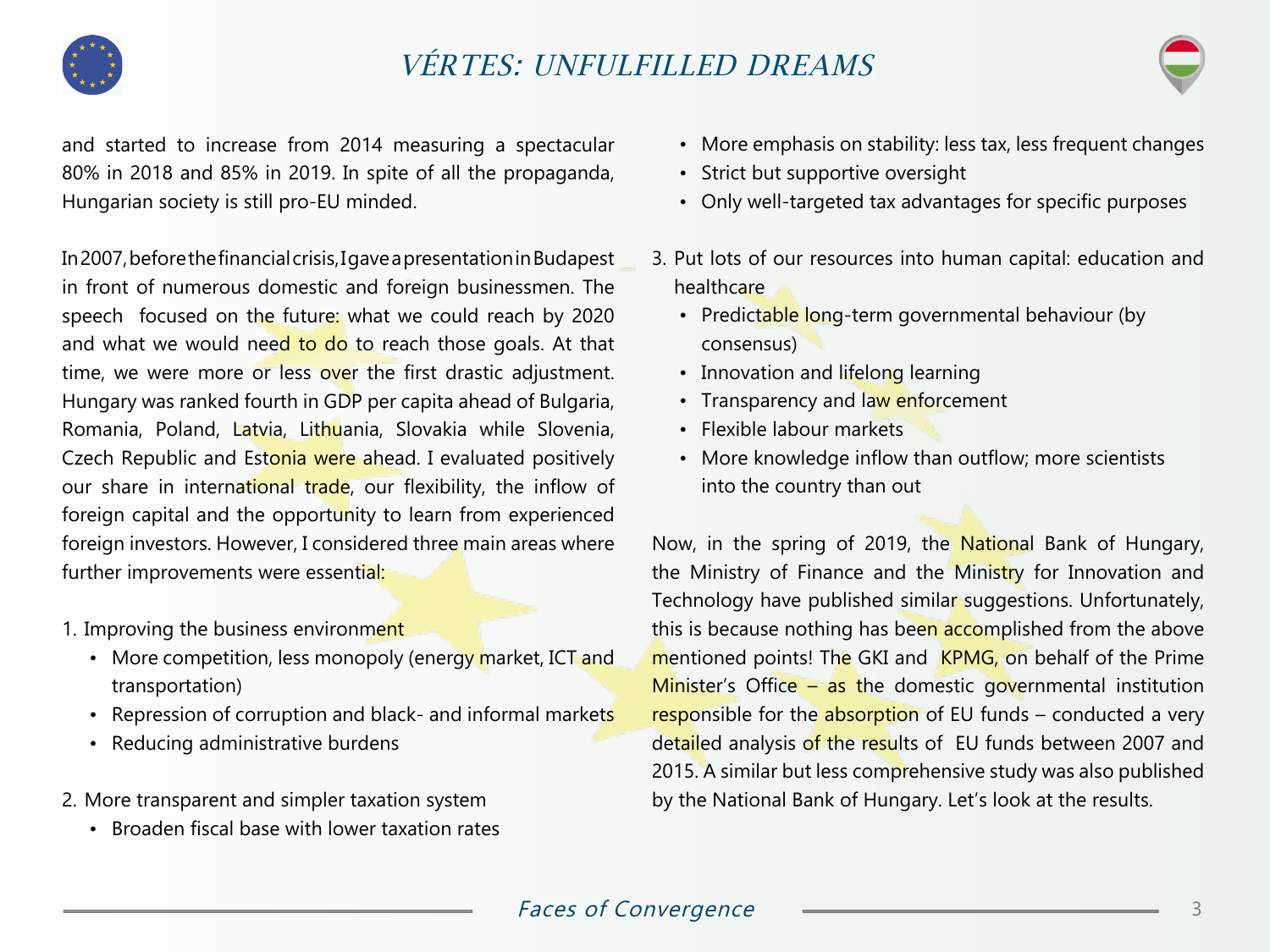



The GKI-KPMG study showed that the macro-impact of EU funds was very significant. Between 2007-2015 without EU funds Hungary's GDP would have decreased by 1.8 per cent instead of the 4.6 per cent actual increase. Consumption would have declined by 11 per cent instead of the 5 per cent actual drop, investments by 31.1 per cent against the 2.8 per cent growth. With the use of EU funds, Hungary gained substantial additional external stability. Without this, we would not have been out of the excessive deficit procedure and public debt would have increased significantly instead of showing a gradual decline. EU financial sources valued at more than EUR40 billion were received between 2007 and 2015. This replaced the IMF-EU loan that Hungary had obtained earlier, and enabled the switch of the households' loan stock denominated in foreign exchange to loans in HUF. With the high external financial surplus and the inflow of foreign exchange. Hungary's international reserves increased and they remained at a high level. Public debt started to decrease, now around 70% of GDP, still the highest in Central Europe. The study also showed that there were no major differences between the CEE countries in terms of efficiency of fund allocation while in terms of population and GNI per capita, Hungary received the highest amount of EU funds in Central Europe. This fact indicates that Hungary was the most reliant on EU transfers among the Visegrad countries.

EU funds were considered to be the only financing option for many domestic companies. Surprisingly, 18 per cent of those companies were loss-making, 1 per cent were working on a breakeven level while 37 per cent could generate only a minimal profit. A majority of those companies barely increased employment (at the end of the period it could no longer be done because of labor shortage). In spite of increasing production, the efficiency of companies has not improved. There were no significant differences detected whether a company received reimbursable or non-reimbursable grants. No significant differences were measured for those companies who received EU funds compared to those who did not. These adverse results make us conclude that companies invested in areas which were funded and not those which were necessary for further development. A slightly more favourable picture was seen in the case of medium sized enterprises.

Significant differences have been identified looking at the sectoral dimensions of the effects. Construction was the major beneficiary of EU funds due to the high share of infrastructural development projects. Positive impacts were also detected in plastic, metal industries and trade. Unfortunately, projects which were supposed to support R&D and innovation were inefficiently executed. In the public sector, EU funds mostly substituted the previously public financed projects. Although this practice eased